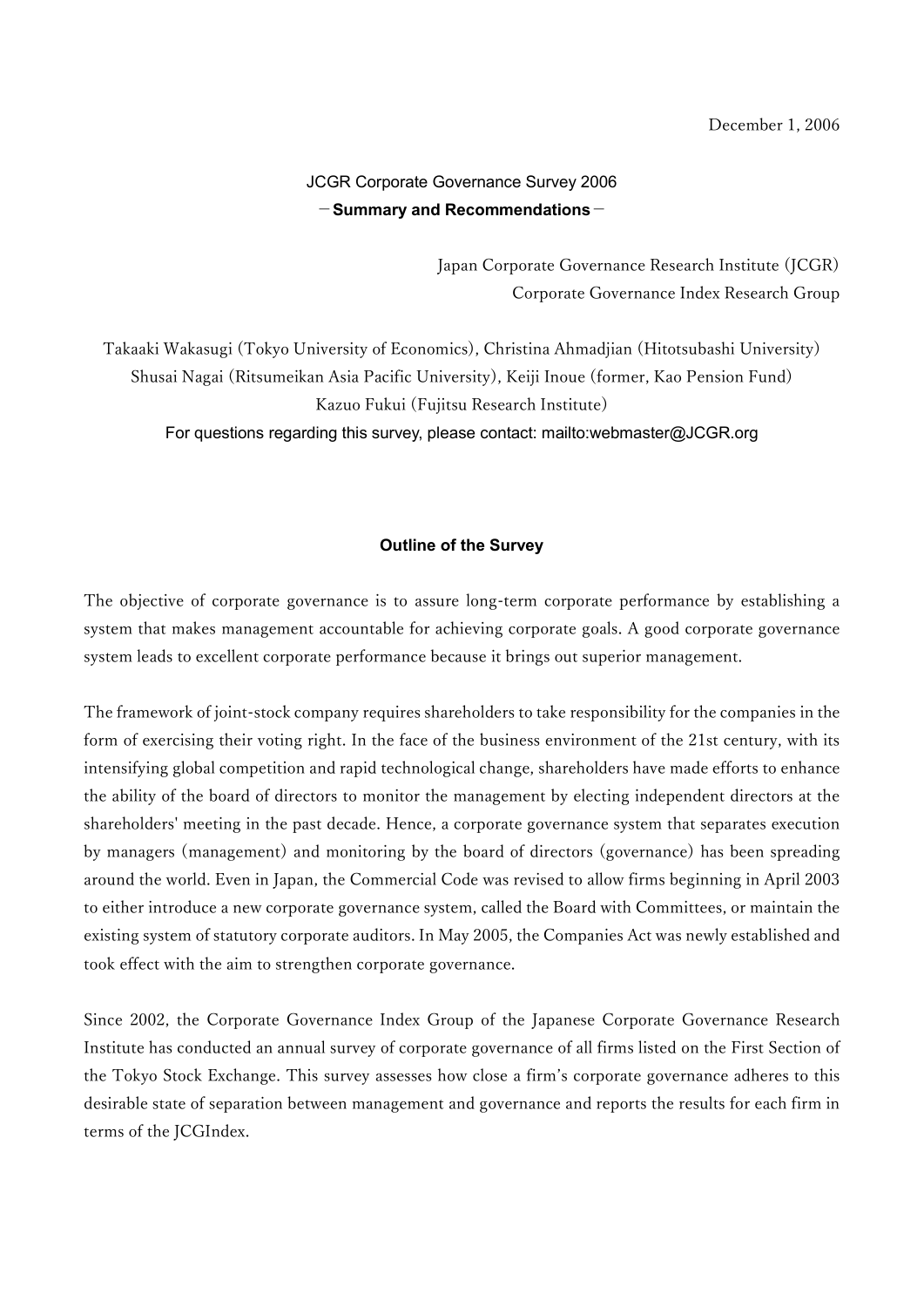Between August and October 2006, we surveyed Tokyo Stock Exchange First Section Firms. While the number of the respondents had steadily increased before, it decreased to 312 firms (18.4% of the total) this year from 405 firms (24.6%) last year. Nonetheless, 70 firms responded to our survey for the first time, this year, reflecting a solid interest in corporate governance. This report covers 302 firms that had responded to the survey by the deadline (October 20). The results of our analyses of the relationship between the JCGIndex and performance were generally similar to results of previous years: high JCGIndex companies enjoy superior performance, as measured by higher ROA and ROE; however, unlike in the past results, low JCGIndex firms present higher return on common stock than high JCGIndex firms. This negative correlation is especially apparent this year.

We had assumed that analyzing the relationship between the past corporate performances and the present JCGIndex alone is sufficient. However, it turns out that several high JCGIndex firms have experienced poor performance; they started to reform the governance recently in the aftermath of the poor performance. For such companies, a negative correlation should be observed between the past performance and the JCGIndex. The existence of such high JCGIndex firms presumably has become apparent since last year. As we already expressed, corporate governance reform aims at improving future performance. Considering the fact that the corporate governance reform has just got started in Japan, that makes it reasonable to trace the relationship between the JCGIndex and performance after these firms start the governance reform. As of now, however, we are unable to conduct analysis from this perspective because the history of our survey is just four years and the size of the samples is too small. Now that we have five-year-data, we will be able to analyze the relationship between the JCGIndex and the future performance next time.

Anyway, the findings of the past JCGIndex surveys demonstrate that there is a positive correlation between the JCGIndex and corporate performance, implying that a corporate governance system that separates governance and management is the best model in today 's business environment. We hope that the JCGIndex and the results of our analyses will be used by both investors and managers and will be useful in promoting continued corporate governance reform in Japan. We are very grateful to the companies that responded to this survey.

Since we started the survey, the environment surrounding the Japanese companies has been drastically changing: the new Companies Act, frequent takeover bids, etc. To address these changes, this time too, we modified questions, options, and proportions. Knowing that making changes every year is undesirable with regard to the survey's consistency, we strongly believe that handling with the perpetually changing environment is much more important. Therefore, a company's JCGIndex may increase or decrease by about 10 points. We would appreciate your understanding.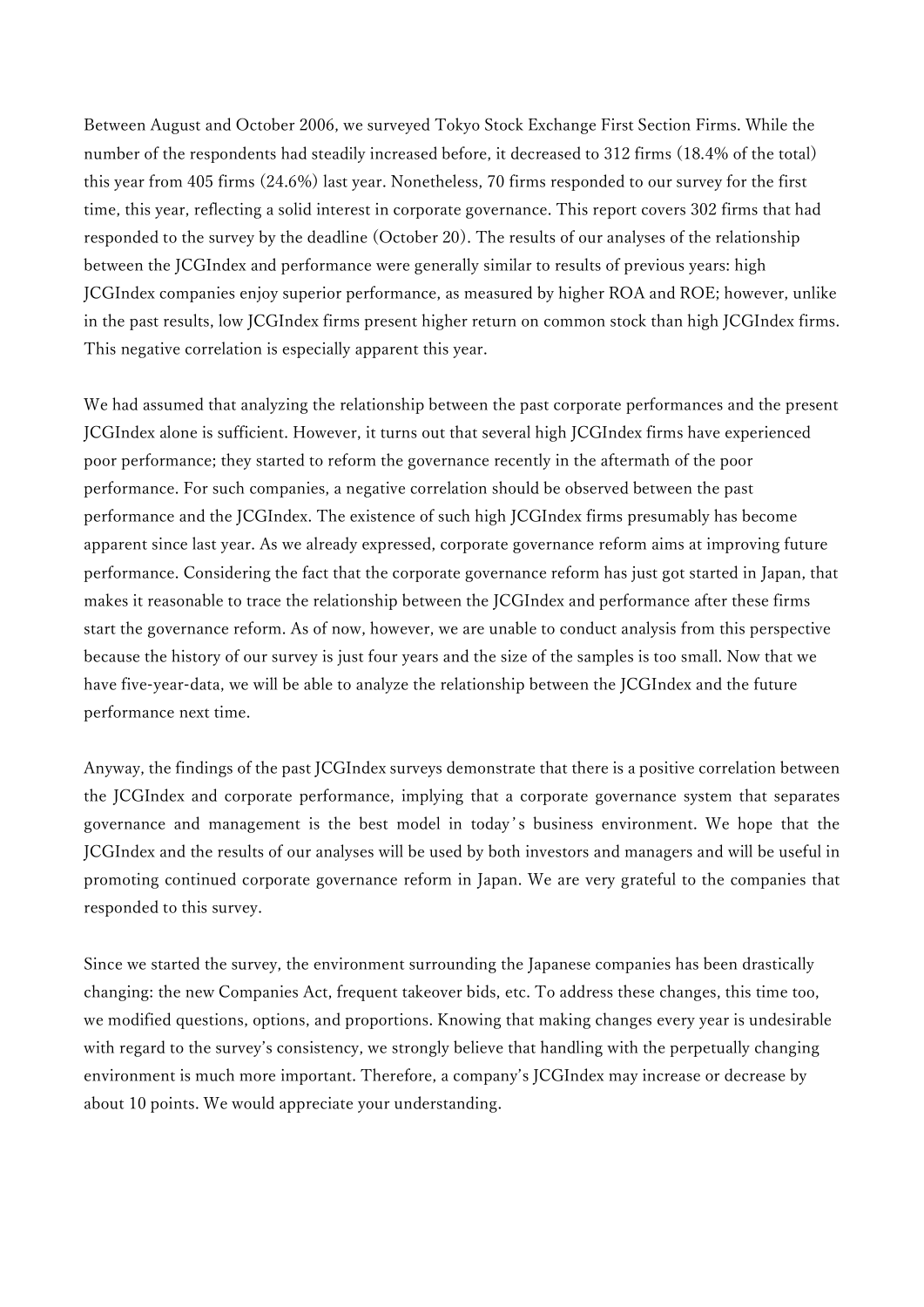## 7 Important Results

#### 1. Response rate indicates a continued increase in interest in corporate governance

From August to October 2006, the Japan Corporate Governance Research Institute surveyed all firms listed on the First Section of the Tokyo Stock Exchange (1,696 firms as of July 13, 2006), and received responses from 312 firms. Survey questions were based on the "JCGR Corporate Governance Principles." The JCGIndex is based on these questions.

This is the fifth consecutive year that we have carried out the survey. In 2002, we received responses from 159 firms. In 2003, 201 firms responded, 129 for the first time. In 2004, 341 firms responded, 189 for the first time. In 2005, 405 firms responded, 112 for the first time. In 2006, 70 firms responded for the first time. Over the past five years, we have received responses from 660 firms. This report analyses the results for 302 firms that had responded to the survey by the deadline of October 20.

## 2. Characteristics of the responding firms: Large firms with high performance

Firms that responded to the survey tended to be very large. The average size of assets, sales, and number of employees of responding firms (averaged over 2001-2005) was more than twice the size of the average listed firm. ROA of responding firms was 5.74%, compared to 5.45% for all listed firms: ROE was 5.03% versus 3.26%. Like in the previous year, however, the return on common stock for responding firms was slightly lower than all listed firms (12.72% versus 12.74%).

### 3. Distribution of the JCGIndex: Increased average score but wide range

This year, the average JCGIndex for the 302 responding firms is 47.3 (standard deviation 14.1), compared to an average of 48.0 (standard deviation 12.9) for last year. We believe that this decrease in average is due to the changes made in the questions and proportions this year and does not imply a worsening corporate governance in Japan.

Now that matters concerning takeover bids are discussed from the viewpoint of interest of shareholders, it is fair to say that the state of corporate governance in Japan continues to advance. However, 47.3 points is lower than one half of the total of 100 possible points, and from this it can be concluded that the state of corporate governance in most Japanese firms is far from the ideal state of our governance model.

The range between the highest and lowest JCGIndex firms is quite large, as in the previous years. This year, the highest JCGIndex was 92 and the lowest was 18. Last year, the highest JCGIndex was 86 and the lowest 12. The standard deviation increased to 14.1 from the previous 12.9.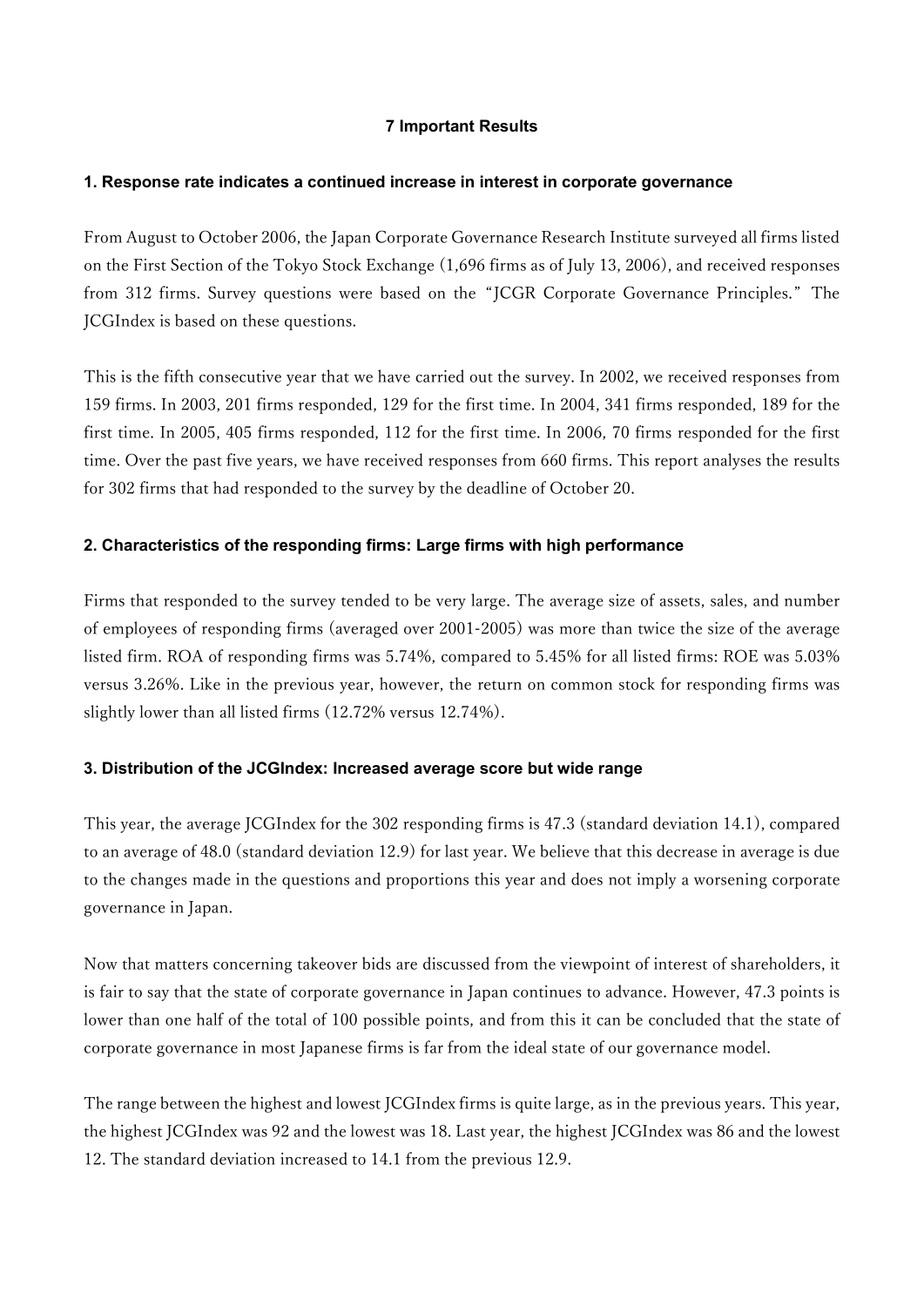### 4. Average points by category: Governance reform is unbalanced

The JCGIndex is the sum of the points in 4 separate categories (Cg1, Cg2, Cg3, Cg4). Categories I and Ⅱ are related to corporate governance system, and Ⅲ and Ⅳ are about corporate management system.

The following table reports the average points in each category for the 302 responding firms. In Categories III and IV, firms on average achieved over 50% of all possible points. The achievement rates for Categories I and II were far lower. In particular, average points for Category II, the structure and function of board of directors, were particularly low, indicating that the separation of monitoring by the board of directors (governance) and execution by managers (management) has yet to spread widely.

For all of the four categories, the average points significantly changed from last year. We assume reasons of the changes to be as follows: The achievement rate for Category I fell from last year because changes in proportions were made to emphasize the difference between good governance and bad governance. The average for Category II increased because even companies adopting the system of statutory corporate auditors reinforced the function of monitoring the management by clarifying the nomination and compensation functions or accepting outside directors. The lower average point for Category III is due to the addition of questions on internal control and anti-takeover measures. The remarkable increase in the average of Category IV reflects the management's serious efforts to meet with the public demand for transparency.

These results suggest that in corporate governance reform, firms have focused on corporate restructuring, and have improved management systems and disclosure. In contrast, reform in the essence of governance, which is CEO accountability and board function, has not progressed as far.

| Category                                            | Mean/Total      | Achievement rate*    |  |
|-----------------------------------------------------|-----------------|----------------------|--|
|                                                     | possible points | (mean/total possible |  |
|                                                     |                 | points)              |  |
| I Corporate objectives and CEO responsibility       | 10.2/28         | 36.4% (42.9%)        |  |
| II Structure and function of board of directors     | 8.7/25          | 34.8% (30.8%)        |  |
| III Management system                               | 15.1/27         | 55.9% (62.6%)        |  |
| IV Transparency and communication with shareholders | 13.3/20         | 66.5% (57.0%)        |  |

(Note) Results from last year's survey are in parentheses

### 5. Characteristics of high and low JCGIndex firms

To compare the characteristics of high and low JCGIndex firms and to examine the relationship between the JCGIndex and corporate performance, we constructed two groups: high and low JCGIndex firms. The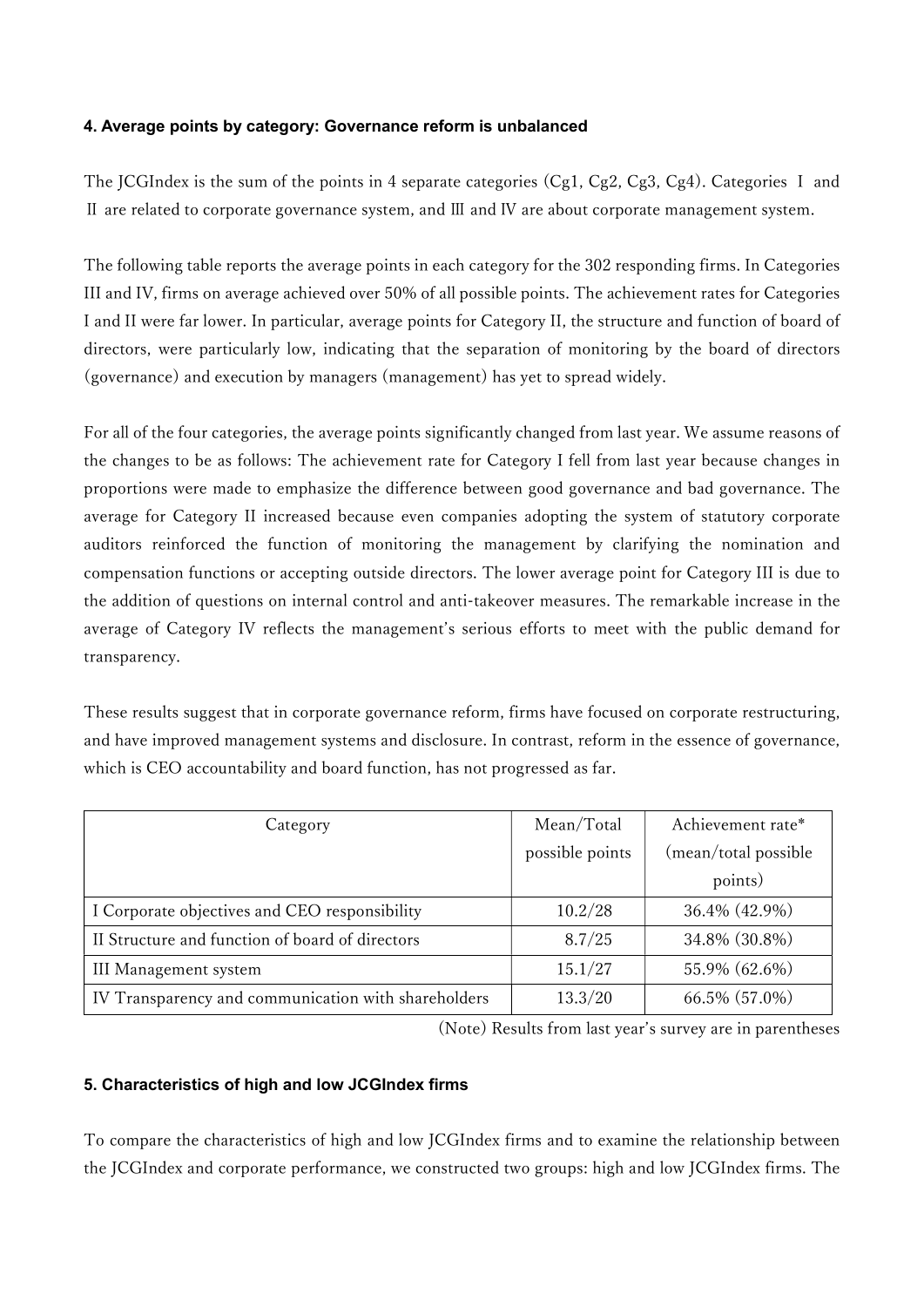high JCGIndex group consists of the 51 firms with a JCGIndex of 62 or more points (over one standard deviation above the mean) and the low JCGIndex group consists of the 54 firms with a JCGIndex of 33 or less (over one standard deviation below the mean).

## (1) Characteristics of high and low JCGIndex firms: The percentage of foreign ownership is higher

The average percentage of shares held by foreigners in the high JCGIndex group is 30.3%, while the average for responding firms is 18.9%, and the average for low JCGIndex firms is even lower at 10.9%. Every year, our survey has illustrated that companies with good governance generally enjoy strong performance. It is not certain whether good governance defines high foreign ownership or vice versa.

There is no statistically significant difference in the average age of the CEO betwenn high JCGIndex firms (60.3) and low JCGIndex firms (60.0). In the previous survey, the average age for high JCGIndex firms was three years younger than the average for low JCGIndex firms.

## (2) High JCGIndex firms are bigger

The total assets, sales, and number of employees are over 10 times greater in the high JCGIndex firms than the low JCGIndex firms.

## (3) High JCGIndex firms are strong in all aspects of corporate governance

High JCGIndex firms have achieved high points in all four categories, indicating that a high JCGIndex cannot be achieved with high scores in only one or two categories. In Category I, high JCGIndex firms achieved on average 16.5 points (versus 5.4 points for low JCGIndex firms). In Category II, this was 16.4 versus 4.3, in Category III, 19.9 versus 10.0, and in Category IV, 17.6 versus 8.9. The JCGIndex captures the complete picture of a company's corporate governance capabilities and is not determined by single category.

### 6. JCGIndex and firm performance: A clear relationship

The objective of corporate governance is to assure excellent corporate performance. Is there really a relationship between corporate governance and corporate performance? In the 2006 JCGIndex survey, as well as in surveys for previous years, we found a close relationship between the two. However, just as last year, return on common stock was lower in the high JCGIndex firms than in the low JCGIndex firms.

## (1) High JCGIndex firms enjoy superior performance on most dimensions

Based on 5-year averages, ROA (5.97% versus 5.63%) is higher in the high JCGIndex firms than in the low JCGIndex firms. However, this year, ROE (4.79% versus 5.48%) and return on common stock (10.42% versus 15.33%) were lower in the high JCGIndex firms than in the low JCGIndex firms. In the first three years, all of the three were higher in the high JCGIndex firms, but the trend has changed since last year.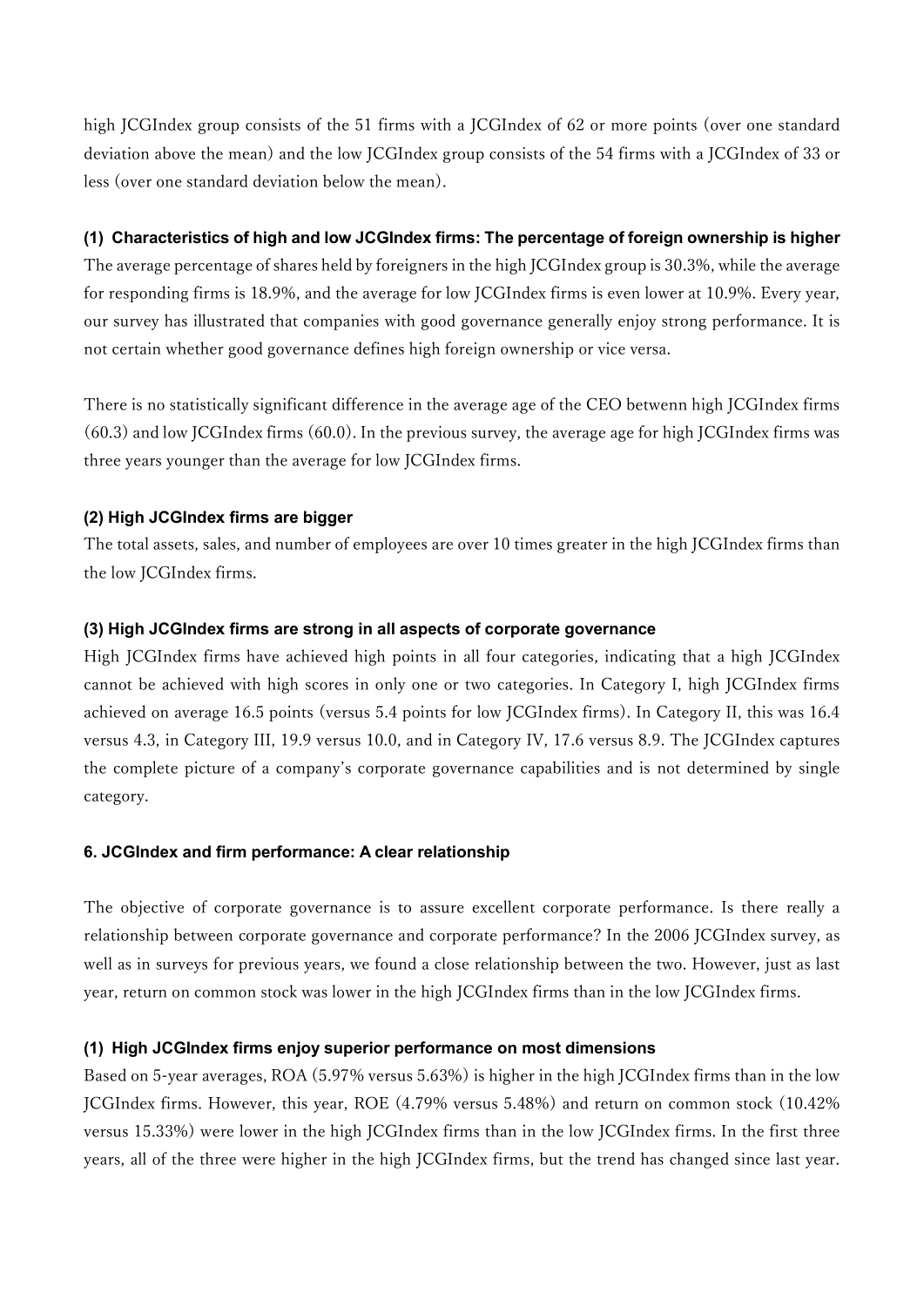This reversal can be attributable to the fact that several companies that reformed the governance in the aftermath of the poor performance have now scored high JCGIndex, as we explained in the outline. Further analysis is required to verify this assumption.

#### (2) The rate of growth in employment is higher in the high JCGIndex firms

Based on the 3-year average (2003-2005) of growth of employment, high JCGIndex firms have a higher growth rate than low JCGIndex firms (4.57% versus 2.85%). While it is often said that in order to increase profits it is necessary to sacrifice employment, our result suggests that high JCGIndex companies are establishing high performance without cutting costs through reducing employment.

# 7. Relationship between each category and performance: Strongest for structure and function of the board of directors and transparency and communication with shareholders

To determine whether or not there was a similar relationship between performance and each of the categories of the JCGIndex, we constructed high and low JCGIndex groups in each of the 4 categories, choosing the firms with points of one standard deviation above the mean or one standard deviation below the mean for each of the categories. In the surveys for previous years, the groups with high points in each category had higher performance (averaged over the past 5 years) than firms with low points. This year, however, we found no clear differences across categories in the relationship to performance. The generally positive relationship between the JCGIndex as a whole and performance explained above indicates that corporate governance is not a question of a single category, but rather, of all the categories taken together.

### Conclusion: Corporate governance reform is key to the revival of the Japanese economy

The JCGR surveys over the past 5 years have demonstrated that corporate governance is strongly related to corporate performance. Although the response rate of the survey has not been high in any given year, we have received 1,418 responses for 660 distinct firms, and each year shows a similar relationship between JCGIndex and performance (although there are a few abnormalities). Based on this, we feel that it is appropriate to conclude that corporate governance reform is a necessary condition for Japanese firms to compete in the 21st century business environment. We hope that investors and managers will use the JCGIndex to promote corporate governance reform.

Investors are particularly important to governance reform. From the perspective of managers, there is not much incentive to promote corporate governance, as corporate governance reform makes them more accountable for corporate performance. For investors, on the other hand, corporate governance reform has a close relationship to the improvement of the performance of their investment, and therefore, they have a strong incentive to push for reform. This is especially true for institutional investors, who manage such a large share of investment capital today.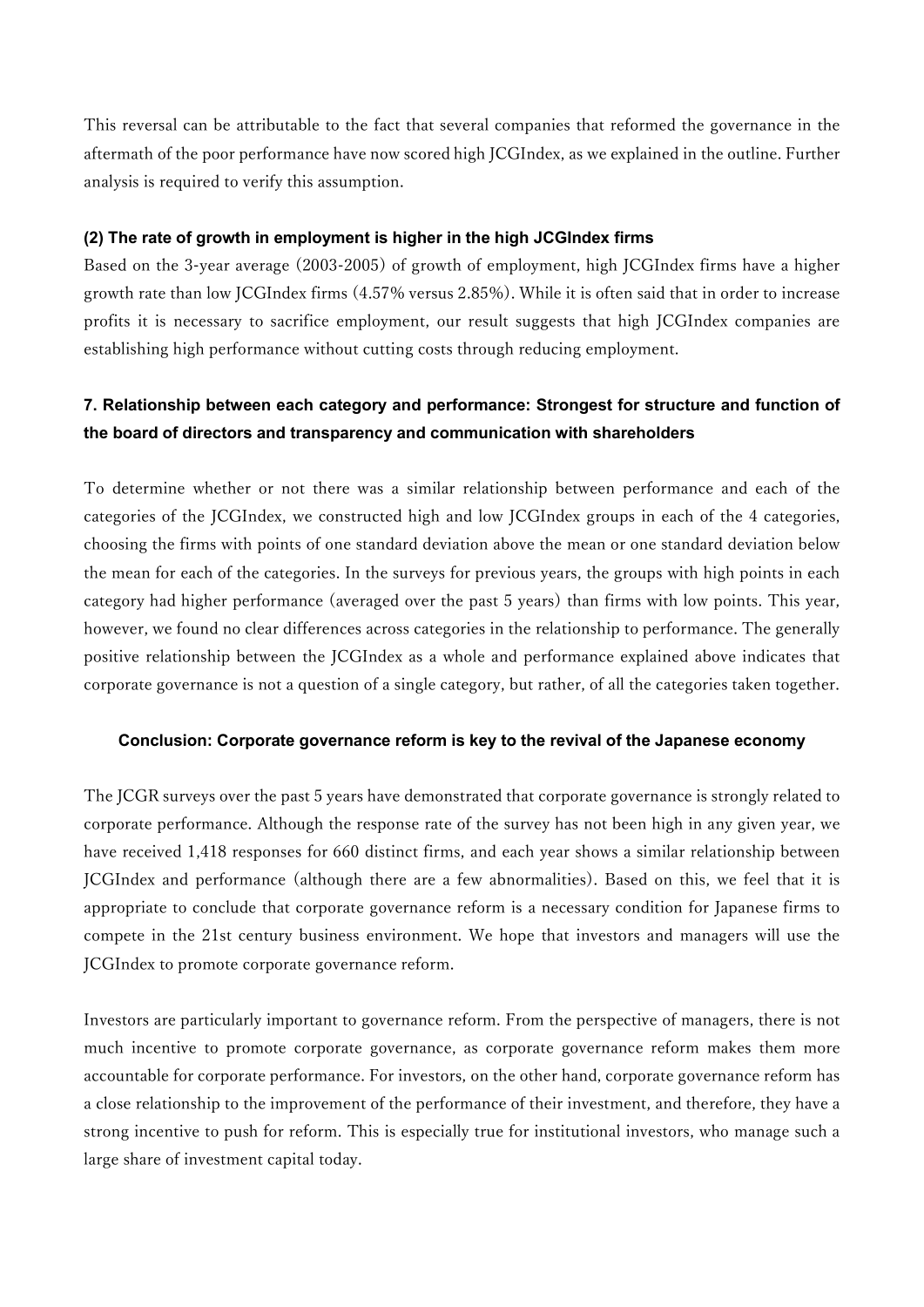As investors become more aware of the importance of corporate governance reform, shareholder activism, including exercise of voting rights and establishment of governance funds, will increase. We hope that the JCGIndex will be used as an important weapon in these activities. For this reason, in 2004, we started to ask all responding companies to disclose their JCGIndex results. As part of the survey, we ask firms to give us permission to disclose their name if they were in the top 50% of the JCGIndex. Fortunately, most of the companies have answered "yes." Thus, we have been able to report a list of the top 50% JCGIndex firms, as well as a list of all responding companies. We are very impressed by the courage of firms that permitted the disclosure of their names and are very grateful to them. We hope that firms and investors will find many uses for the JCGIndex.